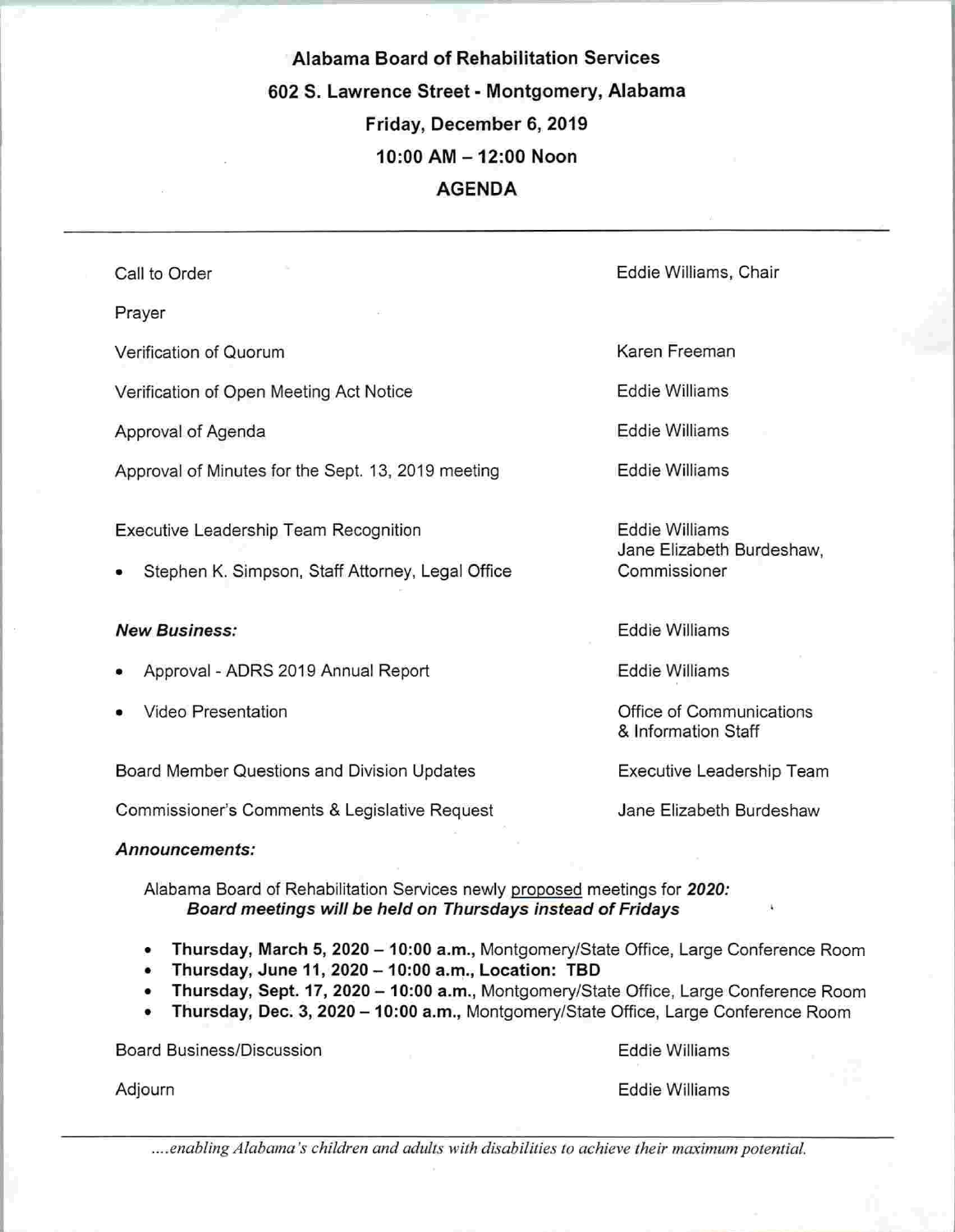## Alabama Board of Rehabilitation Services **Minutes** Dec. 6, 2019

### Call to Order

Mr. Eddie Williams, board chair, called the meeting to order at 10:03 a.m. in the large conference room at the Alabama Department of Rehabilitation Services (ADRS) State Office in Montgomery.

### **Prayer**

Dr. Graham Sisson (Governor's Office on Disability), opened the board meeting with prayer.

### Verification of Quorum

Board members present: Mr. Eddie Williams, board chair; Mrs. Penny Foster, board vice-chair; Mrs. Leah Patterson Lust; Mr. Jimmie Varnado; and Mr. Charles Wilkinson. A quorum was declared.

Mr. Williams reported that Ms. Michelle Glaze was out of town and Mr. Mitch Strickland was not feeling well.

### Verification of the Open Meeting Act Notice

Mrs. Karen Freeman verified that the Alabama Board of Rehabilitation Services meeting for Dec. 6, 2019, was successfully posted on the Alabama secretary of state's website on Jan. 22, 2019.

### Approval of Agenda

Mr. Williams asked for a motion to approve the agenda. The motion to approve the agenda was made by Mr. Varnado and seconded by Mr. Wilkinson. The agenda was approved unanimously..

### Approval of Minutes for Sept. 13, 2019 Meeting

The minutes from the Sept. 13, 2019, meeting were mailed prior to the board meeting. Mr. Williams stated that if there were no corrections, the minutes would stand approved as presented. The minutes were approved unanimously by board members present.

### Executive Leadership Team Recognition

### Stephen K. Simpson, attorney, ADRS Legal office

On behalf of the Alabama Board of Rehabilitation Services, Mr. Williams, board chair, presented Mr. Stephen K. Simpson with a certificate of appreciation from Gov. Kay Ivey in recognition of Mr. Simpson's retirement after 31 years of service to the State of Alabama, effective Jan. 1, 2020. Mr. Williams thanked Mr. Simpson for his loyal and dedicated service to the citizens of the state. On behalf of the Alabama Department of Rehabilitation Services (ADRS) Executive Leadership Team,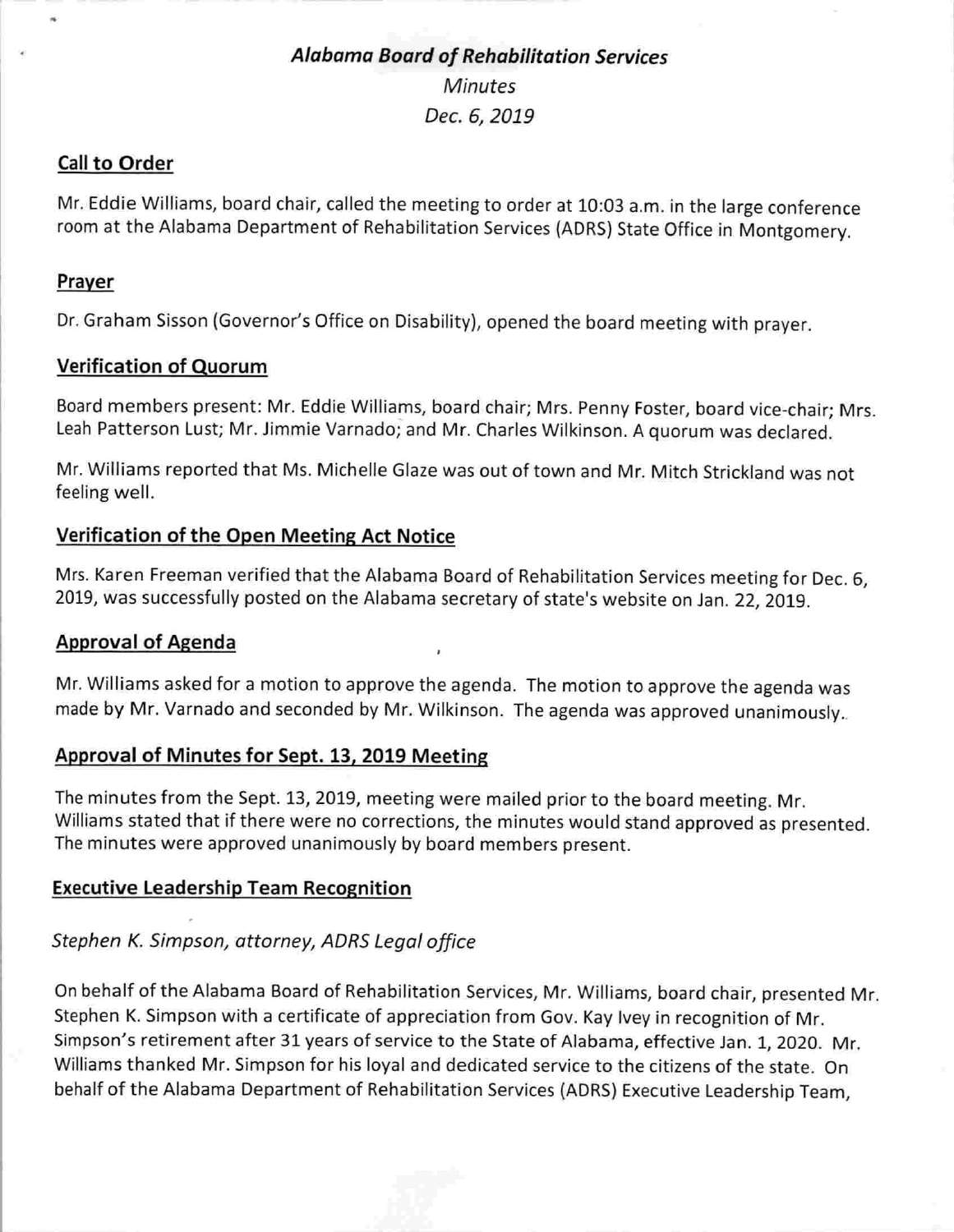Commissioner Burdeshaw expressed her appreciation for Mr. Simpson's faithful service to ADRS and its mission. Mr. Simpson's knowledge and leadership have established a firm foundation for ADRS' strong legal standards and principles. As legal counsel for the department, Mr. Simpson was always guided by his commitment to our mission and genuine care and concern for Alabamians with disabilities.

Mr. Simpson thanked everyone and stated he enjoyed his career at ADRS.

## Cynthia C. Pitts, paralegal, ADRS Legal office

On behalf of the Alabama Board of Rehabilitation Services, Mr. Williams, board chair, presented Mrs. Cindy Pitts with a certificate of appreciation from Gov. Kay Ivey in recognition of Mrs. Pitts' retirement after 30 years of service to the state of Alabama, effective Jan. 1, 2020. Mr. Williams thanked Ms. Pitts for her loyal and dedicated service to the citizens of the state. On behalf of the Alabama Department of Rehabilitation Services (ADRS) Executive Leadership Team, Commissioner Burdeshaw expressed her appreciation to Mrs. Pitts as paralegal to the legal counsel for the department. Mrs. Pitts has shown passion, heart, and steadfast commitment to our mission and genuine care and concern for Alabamians with disabilities.

Mrs. Pitts thanked everyone and stated she enjoyed her career at ADRS.

Commissioner Burdeshaw announced that a retirement reception honoring Mr. Simpson and Mrs Pitts will be held on Thursday, Dec. 19, 2019 at 1:00 p.m. in the large conference room at the State Office in Montgomery.

### New Business

# Together Success, the 2019 Alabama Department of Rehabilitation Services Annual Report

Mr. Williams moved that the board approve and adopt the 2019 Annual Report submitted and to authorize the staff of the Alabama Department of Rehabilitation Services' Office of Communication and Information to make any necessary minor text and design changes prior to its publication. Mr. Varnado seconded the motion. The 2019 Annual Report was approved and adopted unanimously.

## Kathleen McGehee, director. Office of Communications and Information (OCI)

On behalf of the Alabama Board of Rehabilitation Services, Mr. Williams expressed appreciation to Ms. McGehee, director, Office of Communications and Information (OCI), and OCI staff for the great publication.

On behalf of the Alabama Department of Rehabilitation Services (ADRS) Executive Leadership Team, Commissioner Burdeshaw expressed her appreciation to Ms. McGehee in recognition of her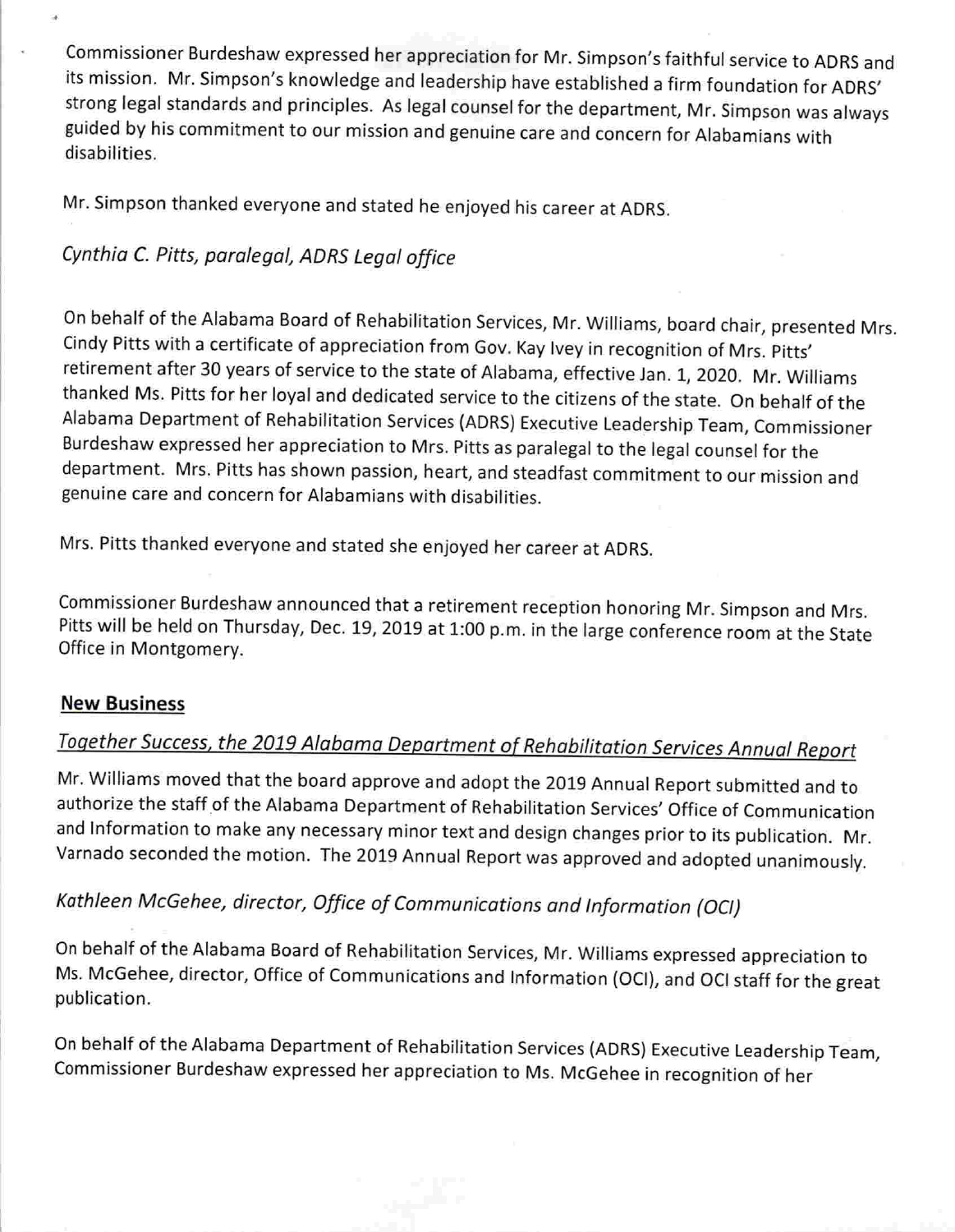retirement after 20 years of loyal service to ADRS, effective Jan. 1, 2020. Ms. McGehee's experience and expertise will be missed.

Mr. Rick Couch, public information specialist, and Mr. Paul Dunbar, audiovisual specialist, provided a video presentation highlighting a consumer success story, Diyari Askew of Chambers County. Diyari has arthrogryposis, which makes it difficult for her to use her hands. Her dream was to be able to feed herself and do her schoolwork. Through feeding clinics, her mother, Ms. Cassie Laird, said she is now able to use a spoon on her own. Diyari can also now hold a pencil or pen to complete her schoolwork. Ms. Laird said they have benefited greatly from Children's Rehabilitation Services.

Mr. Varnado highlighted one annual report story with a connection to Youth Leadership Forum (VLF). Logan Norton, a native of Grove Hill, stood out because he was a recipient of Vocational Rehabilitation Services who attended VLF after his junior year at Clarke County High School. Logan said that VLF was the reason he decided to attend college, and he is now in his first year as a middle school history teacher at Chickasaw High School. Mr. Varnado found a quote from Logan especially inspiring. Logan said when addressing his students, "I want them to understand the importance of being a good person and a kind person. I think at the end of the day, all you are is how you treat someone else who can do nothing for you."

### Board Member Questions and Division Updates

The Executive Leadership Team members were provided an opportunity to give updates to their written reports.

Mrs. Cathy Caldwell introduced Ms. Stacey Neumann, maternal and child health coordinator. Ms. Neumann joined the Children's Rehabilitation Service (CRS) State Office staff effective Oct. 1, 2019. As maternal and child health coordinator, Ms. Neumann will prepare and submit the children and youth special health care needs portion of the annual application and report for Maternal and Child Health Block Grant. She will also serve as team leader for the CollN project. Additionally, Ms. Neumann will lead CRS quality assurance/quality improvement initiatives.

### Statement of Economic Interests

Mr. Simpson provided a reminder that the Statement of Economic Interests should be completed and filed with the Alabama Ethics Commission no later than Tuesday, April 30, 2020, for calendar year 2019. The Statement of Economic interests form may be completed by visiting www.ethics.alabama.gov. Specific instructions for completing the form are available on the website, if needed. Please note the Alabama Ethics Commission could assess fines against non-filers and late filers.

### Commissioner's Comments

Commissioner Burdeshaw introduced Mrs. Shay Cannon as the new chief financial officer (CFO) for Finance & Purchasing. Mrs. Cannon was serving as assistant CFO to Suzette Taylor prior to her retirement.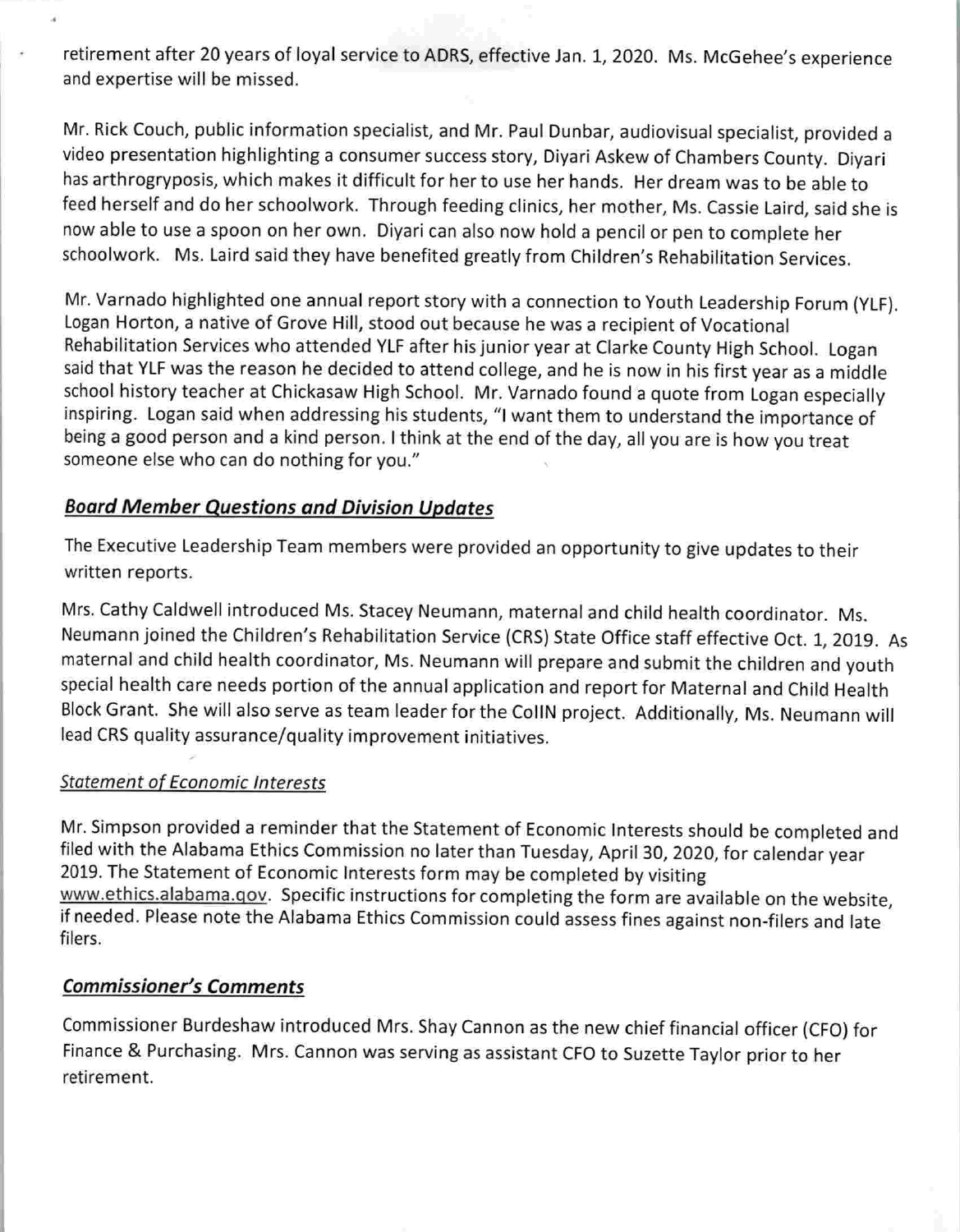Commissioner Burdeshaw introduced Mrs. April Turner as the new director for the State Head Injury Program. Mrs. Turner will serve in the position held by Mrs. Maria Crowley prior to her retirement.

## Rehabilitation Services Administration (RSA) Monitoring Report

Commissioner Burdeshaw reported that she received the Rehabilitation Services Administration (RSA) Monitoring report based on RSA's on-site visit on July 23-27, 2018. The purpose of the monitoring was to assess the performance of the Vocational Rehabilitation Service (VRS) and Supported Employment programs and to identify strategies and corrective actions to improve program and fiscal performance. The monitoring period covered 2015, 2016, and part of 2017. This was the best monitoring report that ADRS has received in a long time. Commissioner Burdeshaw has been working closely with VRS leadership to respond to the monitoring report within the 20-buslness day timeframe.

### Early Intervention: Givina Children A Strong Start

Commissioner Burdeshaw reported Alabama's Early Intervention System (AEIS) is an entitlement program and a division of Alabama Department of Rehabilitation Services (ADRS). AEIS continues to grow and requires support for infants and toddlers birth to age 3 with disabilities/developmental delays and their families. The Alabama Board of Rehabilitation Services approved the Alabama Department of Rehabilitation Services (ADRS) Operations Plan for FY 2019-2020 during the September 2019 board meeting. ADRS conducted internal budget hearings for FY 2021 with each division of the department. It was determined that AEIS is still in need of additional state funds, despite the substantial increase provided by the Alabama Legislature during the last legislative session. While ADRS greatly appreciated the support through FY 2020 appropriations, the program continues to grow at an average rate 349 additional children per year. The cost to serve 349 children for one year is \$1,666,824, so ADRS is requesting that additional funding in FY 2021.

Commissioner Burdeshaw and Mrs. Shay Cannon recently met with Mr. Kelly Butler, Finance Director, and other finance department representatives on Dec. 5, 2019 to express appreciation for last year's support for AEIS and to request additional state funds for FY 2021.

The Alabama Board of Rehabilitation Services offered their support and encouraged Commissioner Burdeshaw to move forward with the additional request of \$1,666,824 of AEIS state funds.

### Executive Order: State of Alabama, "Model Employer"

Commissioner Burdeshaw reported that she has been working closely with Dr. Graham Sisson (Governor's Office on Disability), the Governor's Office, and State Personnel Department about the possibility of Gov. Ivey signing an executive order making the State of Alabama a "Model Employer." Other states have recently passed similar measures encouraging their state governments to proactively work to hire and retain employees with disabilities. We will continue to promote this idea and provide research and assistance to the governor's staff as needed. As a result of the discussion, the Governor's Office is forming a task force dedicated to investigating better policy on the inclusion